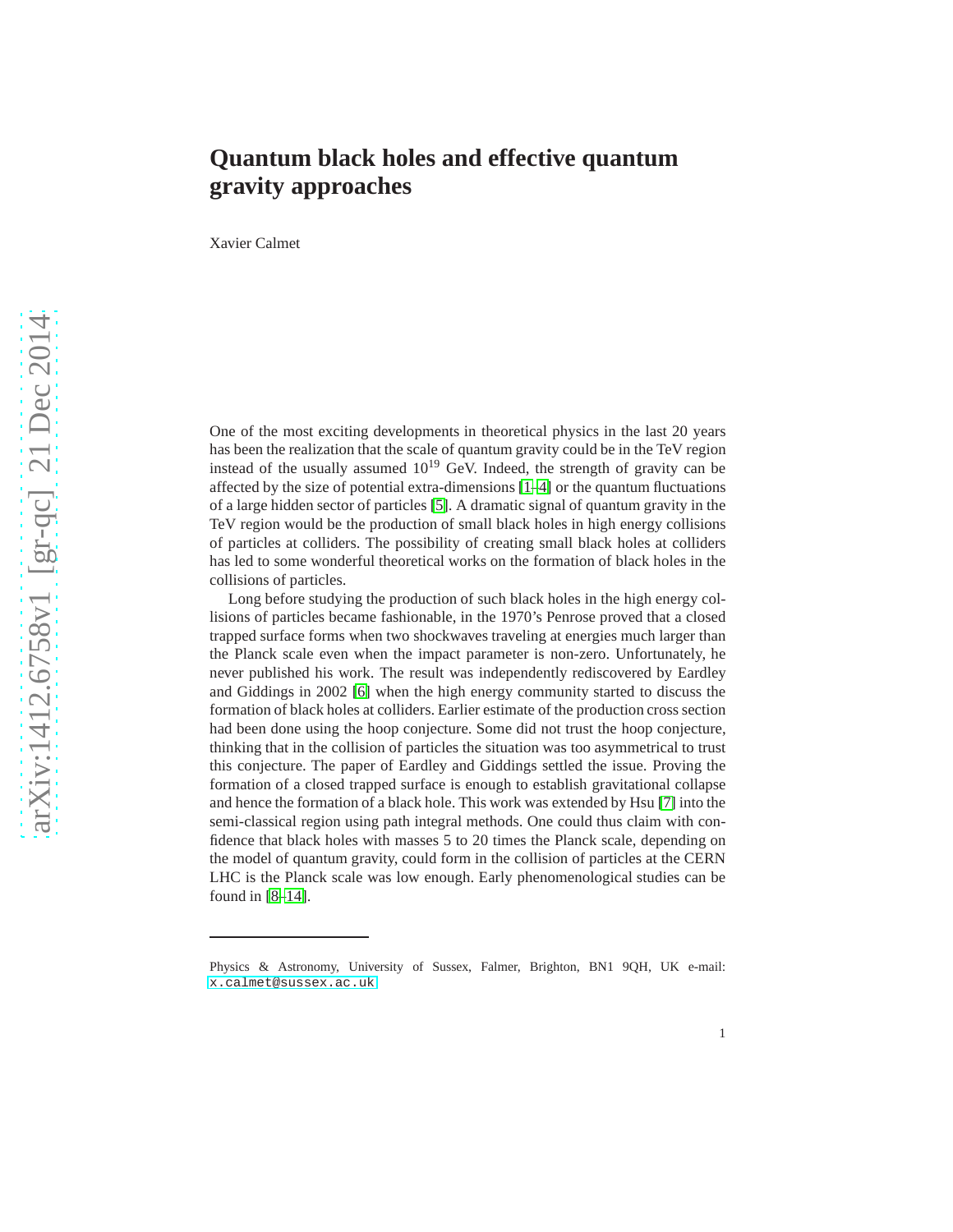However, it is obvious that even if the Planck scale was precisely at 1 TeV not many semi-classical black holes could be produced at the LHC since the center of mass energy of the collisions between the protons was at most of 8 TeV so far [\[15\]](#page-3-7). Even with the 14 TeV LHC, not many if any semi-classical black holes will be produced.

We thus focussed on quantum black holes, which are black holes with masses of the order of the Planck mass which could be produced copiously at the LHC or in cosmic ray experiments [\[16](#page-4-0)[–25\]](#page-4-1). The current bound derived using LHC data on the fist quantum black hole mass if of the order of 5.3 TeV [\[26,](#page-4-2)[27\]](#page-4-3). Note that this bound is slightly model dependent. However, this is a clear sign that there are no quantum gravitational effects at 1 TeV.

At the time we are writing up this paper, there is actually no sign of any physics beyond the standard model in the TeV region. It thus seems that the hierarchy problem was a red herring; a light Higgs boson has been found, but there is no sign of new physics to stabilize the Higgs boson's mass. This is the second nail in the coffin for fine-tuning problems after the discovery of a small and non-zero cosmological constant without new physics to stabilize it.

Instead of trying to probe the Planck scale directly by producing small black holes directly at colliders, it is useful to think of alternative ways to probe the scale of quantum gravity. Effective field theory techniques are very powerful when we know the symmetries of the low energy action which is the case for the standard model of particle physics coupled to general relativity. Integrating out all quantum gravitational effects, we are left with an effective action which we can use to probe the scale of quantum gravity at low energies. We thus consider:

<span id="page-1-0"></span>
$$
S = \int d^4x \sqrt{-g} \left[ \left( \frac{1}{2} M^2 + \xi H^{\dagger} H \right) R - \Lambda_C^4 + c_1 R^2 + c_2 R_{\mu\nu} R^{\mu\nu} + L_{SM} + O(M_\star^{-2}) \right] \tag{1}
$$

The Higgs boson *H* has a non-zero vacuum expectation value,  $v = 246$  GeV and thus contribute to the value of the Planck scale:

$$
(M^2 + \xi v^2) = M_P^2.
$$
 (2)

The parameter  $\xi$  is the non-minimal coupling between the Higgs boson and spacetime curvature. The three parameters  $c_1$ ,  $c_2$  and  $\xi$  are dimensionless free parameters. The Planck scale  $M_p$  is equal to 2.4335  $\times$  10<sup>18</sup> GeV and the cosmological constant  $\Lambda_C$  is of order of 10<sup>-3</sup> eV. The scale of the expansion  $M_{\star}$  is often identified with *M<sup>P</sup>* but there is no necessity for that and experiments are very useful to set limits on higher dimensional operators suppressed by  $M_{\star}$ . Submillimeter pendulum tests of Newton's law [\[28\]](#page-4-4) are used to set limits on  $c_1$  and  $c_2$ . In the absence of accidental cancellations between the coefficients of the terms  $R^2$  and  $R_{\mu\nu}R^{\mu\nu}$ , these coefficients are constrained to be less than  $10^{61}$  [\[5\]](#page-3-2). It has been shown that astrophysical observations are unlikely to improve these bounds [\[29\]](#page-4-5). The LHC data can be used to set a limit on the value of the Higgs boson non-minimal coupling to space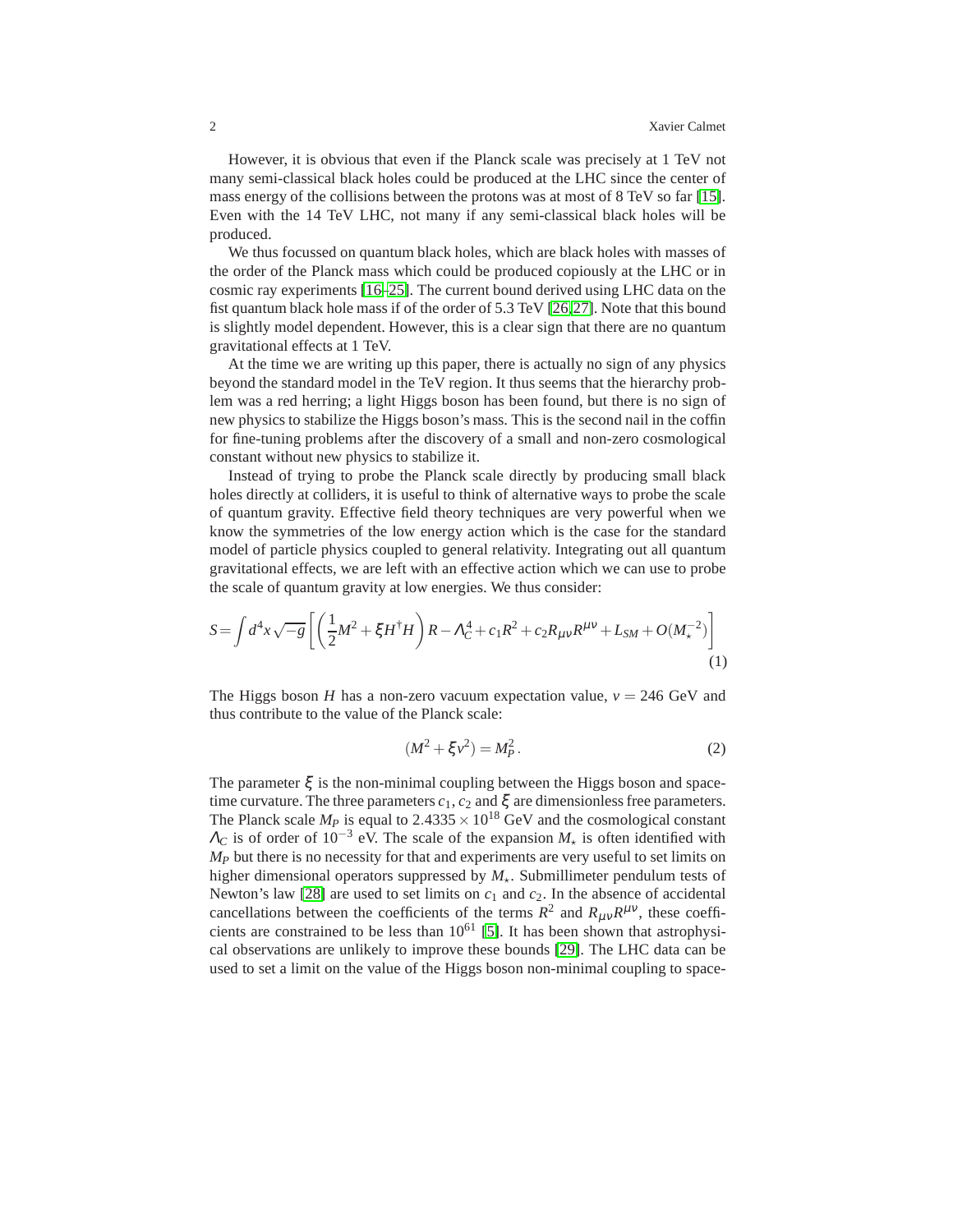time curvature: one finds that  $|\xi| > 2.6 \times 10^{15}$  is excluded at the 95% C.L. [\[30\]](#page-4-6). Very little is known about higher dimensional operators. The Kretschmann scalar  $K = R^{\mu\nu\rho\sigma} R_{\mu\nu\rho\sigma}$  which can be coupled to the Higgs field via  $KH^{\dagger}H$  has been studied in [\[31\]](#page-4-7), but it seems that any observable effect requires an anomalously large Wilson coefficient for this operator. Clearly one will have to be very creative to find a way to measure the parameters of this effective action. This is important as these terms are in principle calculable in a theory of quantum gravity and this might be the only possibility to ever probe quantum gravity indirectly.

The standard model is very, maybe even, too successful. At what energy scale can we expect it to break down? In other words, up to what energy scale can one trust the effective theory described above? We know that this effective theory does not describe dark matter, but this could be a hidden sector of particles or maybe even primordial black holes with masses of the order of the Planck mass which would not affect the effective action and our previous conclusions. It has been recently pointed out that if gravity is asymptotically safe, the effective theory [\(1\)](#page-1-0) could offer a description of nature up to arbitrarily energy scale and predict the Higgs boson's mass correctly, i.e. at 126 GeV [\[32\]](#page-4-8). Within this framework, it is natural that instead of considering the Higgs boson as a source of the hierarchy problem, one should look at it as a solution to another type of fine-tuning issue, namely that of the initial conditions of our universe. The fine-tuning problematic at the beginning of our universe is very different from the fine-tuning problem in the standard model. The fine-tuning issue in cosmology is really an initial condition problem. Why did our universe start from such very specific initial conditions? It has been shown in Ref. [\[33–](#page-4-9)[36\]](#page-4-10) that the Higgs boson with a non-minimal coupling to the Ricci scalar could play the role of the inflaton and thus address this problem.

However, getting the right number of e-folding requires a fairly large nonminimal coupling of the order of  $10<sup>4</sup>$ . This large non-minimal coupling is the source of a potential issue with perturbative unitarity (see, e.g. [\[37–](#page-4-11)[40\]](#page-4-12) and references therein). Naively, unitarity seems to be violated at an energy scale of  $M_P/\xi$  in today's Higgs vacuum, while it would be violated at a scale  $M_P/\sqrt{\xi}$  in the inflationary background. The breakdown of perturbative unitarity is a sign of strong dynamics or new physics which kicks in at the scale of the breakdown of perturbative unitarity, thereby restoring unitarity. However, both new physics and strong dynamics could jeopardize the flatness of the scalar potential which is needed to obtain the correct number of e-folding required to explain the flatness of our universe. It was shown in [\[41\]](#page-4-13) that at least at one-loop the cutting relation is fulfilled which implies that perturbative unitarity is fixed by one-loop corrections. This is an example of the self-healing mechanism discussed in [\[42\]](#page-4-14). The implication of this calculation is that the standard model could be valid at least up to the Planck scale, and describe particle physics and inflation in one consistent framework.

Unless quantum gravity is asymptotically free, proving or disproving this remains a calculational challenge as it is a purely non-perturbative problem, the effective theory [\(1\)](#page-1-0) will certainly breakdown at the scale at which quantum gravitational effects become large. The lack of success in finding a consistent theory of quantum gravity may be an indication that gravity does not need to be quantized in the usual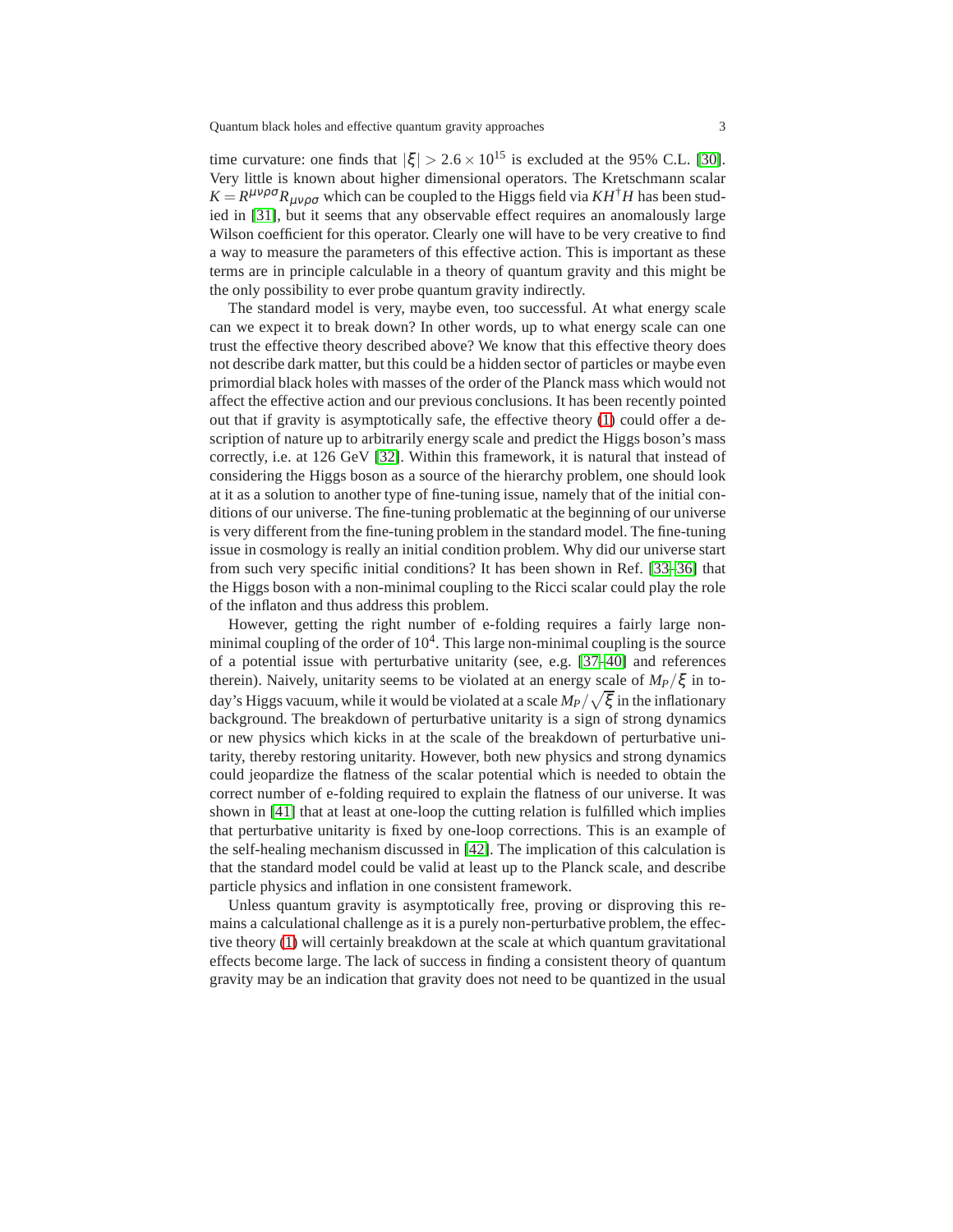sense, or that we are trying to quantize the wrong degrees of freedom. The metric may be something purely classical and emergent. Physics seems to be in a crisis again as in 1900 when Lord Kelvin said "There is nothing new to be discovered in physics now. All that remains is more and more precise measurement". We should just hope that, as at the start of the 20th century, we will experience a new scientific revolution. My point of view is that we may have reached the limit of what can be done within our current theoretical framework. After all, quantum field theory is still based on very classical concepts namely that of point mechanics: we specify the energy of a particle which we split into kinetic and potential energies. The couplings and masses of the standard model are nothing but proportionality constants between the kinetic terms and the potentials for the corresponding particles. Yes, we quantize the classical theory to obtain a quantum field theory, but the underlying ideas and principles are desperately classical. This may be the reason why we have been unable to make progress and to calculate some of the fundamental constants of nature such as the coefficients of our effective action [\(1\)](#page-1-0). Any progress will require some bright idea. We can hope that black holes will give us some clues of how to proceed beyond the current paradigm.

*Acknowledgments:* This work is supported in part by the European Cooperation in Science and Technology (COST) action MP0905 "Black Holes in a Violent Universe" and by the Science and Technology Facilities Council (grant number ST/J000477/1).

## **References**

- <span id="page-3-0"></span>1. N. Arkani-Hamed, S. Dimopoulos and G. R. Dvali, Phys. Lett. B **429**, 263 (1998) [\[arXiv:hep-ph/9803315\]](http://arxiv.org/abs/hep-ph/9803315).
- 2. I. Antoniadis, N. Arkani-Hamed, S. Dimopoulos and G. R. Dvali, Phys. Lett. B **436**, 257 (1998) [\[arXiv:hep-ph/9804398\]](http://arxiv.org/abs/hep-ph/9804398).
- <span id="page-3-1"></span>3. L. Randall and R. Sundrum, Phys. Rev. Lett. **83**, 3370 (1999) [\[arXiv:hep-ph/9905221\]](http://arxiv.org/abs/hep-ph/9905221).
- <span id="page-3-2"></span>4. M. Gogberashvili, Int. J. Mod. Phys. D **11**, 1635 (2002) [\[arXiv:hep-ph/9812296\]](http://arxiv.org/abs/hep-ph/9812296).
- 5. X. Calmet, S. D. H. Hsu and D. Reeb, Phys. Rev. **D 77**, 125015 (2008) [\[arXiv:0803.1836](http://arxiv.org/abs/0803.1836) [hep-th]].
- <span id="page-3-4"></span><span id="page-3-3"></span>6. D. M. Eardley and S. B. Giddings, Phys. Rev. D **66**, 044011 (2002) [\[arXiv:gr-qc/0201034\]](http://arxiv.org/abs/gr-qc/0201034).
- <span id="page-3-5"></span>7. S. D. H. Hsu, Phys. Lett. B **555**, 92 (2003) [\[arXiv:hep-ph/0203154\]](http://arxiv.org/abs/hep-ph/0203154).
- 8. S. Dimopoulos and G. L. Landsberg, Phys. Rev. Lett. **87**, 161602 (2001) [\[arXiv:hep-ph/0106295\]](http://arxiv.org/abs/hep-ph/0106295).
- 9. S. B. Giddings and S. D. Thomas, Phys. Rev. D **65**, 056010 (2002) [\[arXiv:hep-ph/0106219\]](http://arxiv.org/abs/hep-ph/0106219).
- 10. J. L. Feng and A. D. Shapere, Phys. Rev. Lett. **88**, 021303 (2002) [\[arXiv:hep-ph/0109106\]](http://arxiv.org/abs/hep-ph/0109106).
- 11. L. A. Anchordoqui, J. L. Feng, H. Goldberg and A. D. Shapere, Phys. Lett. B **594**, 363 (2004) [\[arXiv:hep-ph/0311365\]](http://arxiv.org/abs/hep-ph/0311365).
- 12. L. A. Anchordoqui, J. L. Feng, H. Goldberg and A. D. Shapere, Phys. Rev. D **65** (2002) 124027 [\[arXiv:hep-ph/0112247\]](http://arxiv.org/abs/hep-ph/0112247).
- 13. L. A. Anchordoqui, J. L. Feng, H. Goldberg and A. D. Shapere, Phys. Rev. D **68**, 104025 (2003) [\[arXiv:hep-ph/0307228\]](http://arxiv.org/abs/hep-ph/0307228).
- <span id="page-3-6"></span>14. S. Hossenfelder, S. Hofmann, M. Bleicher and H. Stoecker, Phys. Rev. D **66**, 101502 (2002) [\[hep-ph/0109085\]](http://arxiv.org/abs/hep-ph/0109085).
- <span id="page-3-7"></span>15. P. Meade and L. Randall, JHEP **0805**, 003 (2008) [\[arXiv:0708.3017](http://arxiv.org/abs/0708.3017) [hep-ph]].